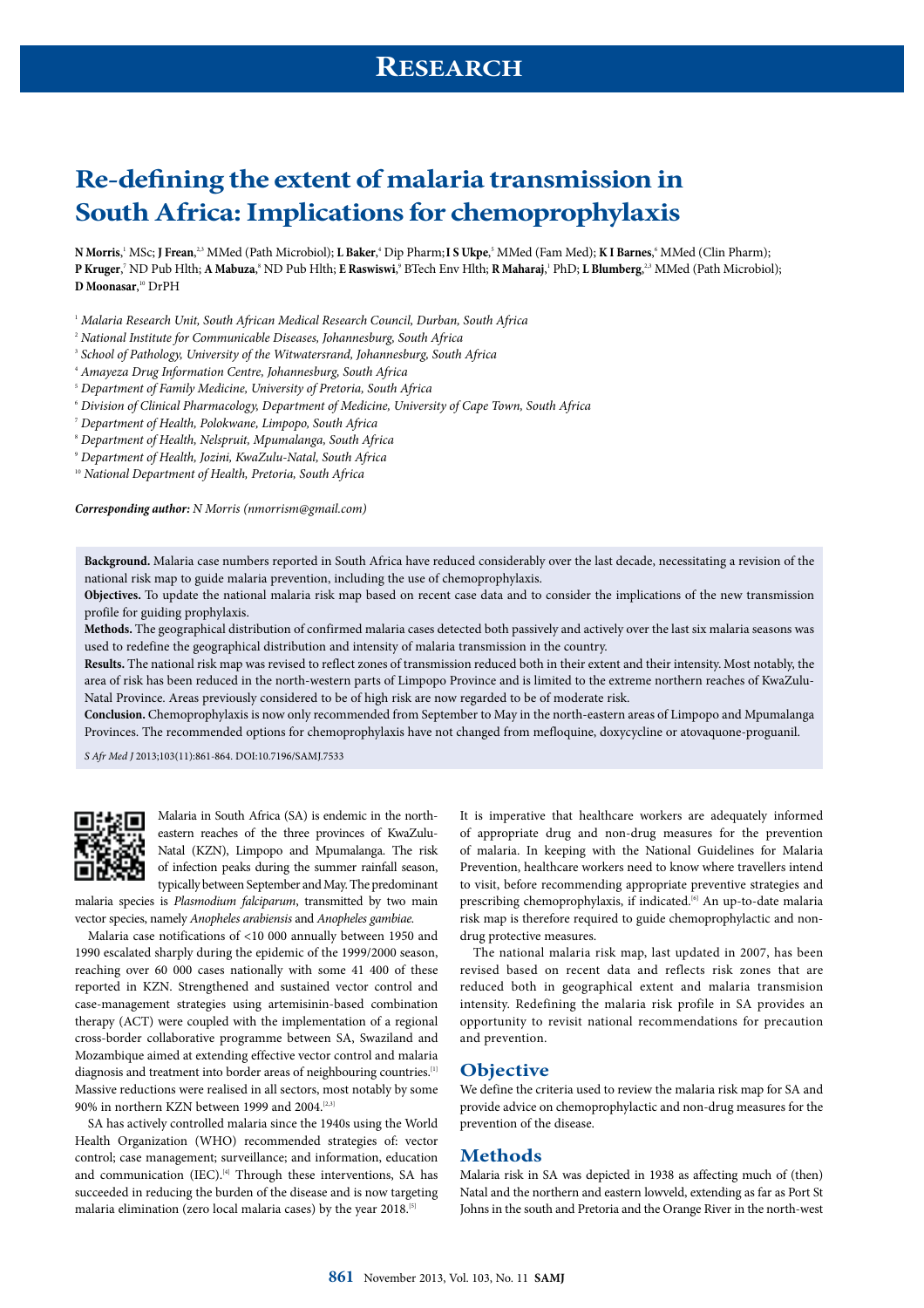## **RESEARCH**



Fig. 1. Malaria risk in 1938 prior to the implementation of control measures (left) and malaria risk in 2007 following the implementation of regional crossborder control (right).

(Fig. 1). $[7]$  The official map depicting malaria risk in the country was next revised in 2000, informed by case notifications and evidence of the presence of suitable vectors, and depicted malaria confined largely to the north-east of the country, bound in the south by Richards Bay and in the north-east by Louis Trichardt and Swartwater.

Minor adjustment to the malaria risk map was made in 2007. This involved drawing the risk profile as starting further north in KZN where it was limited to the three northern districts, namely uMkhanyakude, Uthungulu and Zululand. Areas as far north as Lake St Lucia were declared malaria-free (Fig. 1).<sup>[8]</sup> At this stage, notified malaria case aggregates at sub-district level provided the primary indicator of the geographical extent of reported local infections.

The national malaria case burden has continued to see sustained reductions to around 10 000 annually for the last five years following a systematic programme of strengthening vector control coupled with case management using ACT, and a reduction of both the parasite and vector reservoirs in neighbouring Swaziland and Mozambique. All nine malarious districts of SA met elimination criteria in 2013, reporting <1 case per 1 000 population at risk.

Critical to the success of the control programme, and indeed the elimination agenda going forward, has been the implementation of a spatially-enabled malaria information system (MIS). Individual patient case data passively notified via health facilities and infections actively detected by surveillance agents in communities are recorded within the MIS.[9] Malaria cases reported in the MIS have historically been mapped at district level, with the exception of KZN where small-scale malaria planning area boundaries were developed in 1999 using a combination of global positioning system (GPS) coordinate data and topographical reference mapping.

A large-scale initiative to map malaria case data reported through the provincial MISs at the level of residential locality of all cases notified since 1996, was embarked upon in 2004 and completed in 2011. This enabled high-resolution mapping of malaria nationally for the first time in 2012. This initiative provided a unique opportunity to update the national malaria risk map, consulting notified case data at high spatial resolution. Cases were mapped at the locality level for the last thirteen malaria seasons and stratified by their probable source of infection. Predominant clusters of locally-acquired infections over the last five seasons were used to determine zones of malaria risk in the country. Two broad categories of low- and moderate-risk areas were defined in keeping with the dramatically reduced case burden in the country since the drawing of the 2007 version of the risk map.

The revised malaria risk profile boundary was developed, based on malaria incidence rates over the past five years at municipality level, and then adjusted intra-municipally, taking cognisance of known malaria incidence at locality level.

### **Results**

In June 2013, the South African Malaria Elimination Committee (SAMEC) reached agreement over the geographical distribution and intensity of malaria risk captured in the updated malaria risk map (Fig. 2).

The key changes from the 2007 version of the risk map include the following:

- 1. The northern-most area of KZN previously denoted as a 'risk area' is now classified as a 'low risk area'. The low risk area previously extending as far south as Richards Bay has now been scaled back to end further north around the Mtubatuba and Mfolozi areas.
- 2. The low risk profile in the northern provinces of Limpopo and Mpumalanga has been scaled back in line with a reduced incidence of local malaria case notifications observed in the western parts of these provinces. Most notably, the low risk area in Limpopo,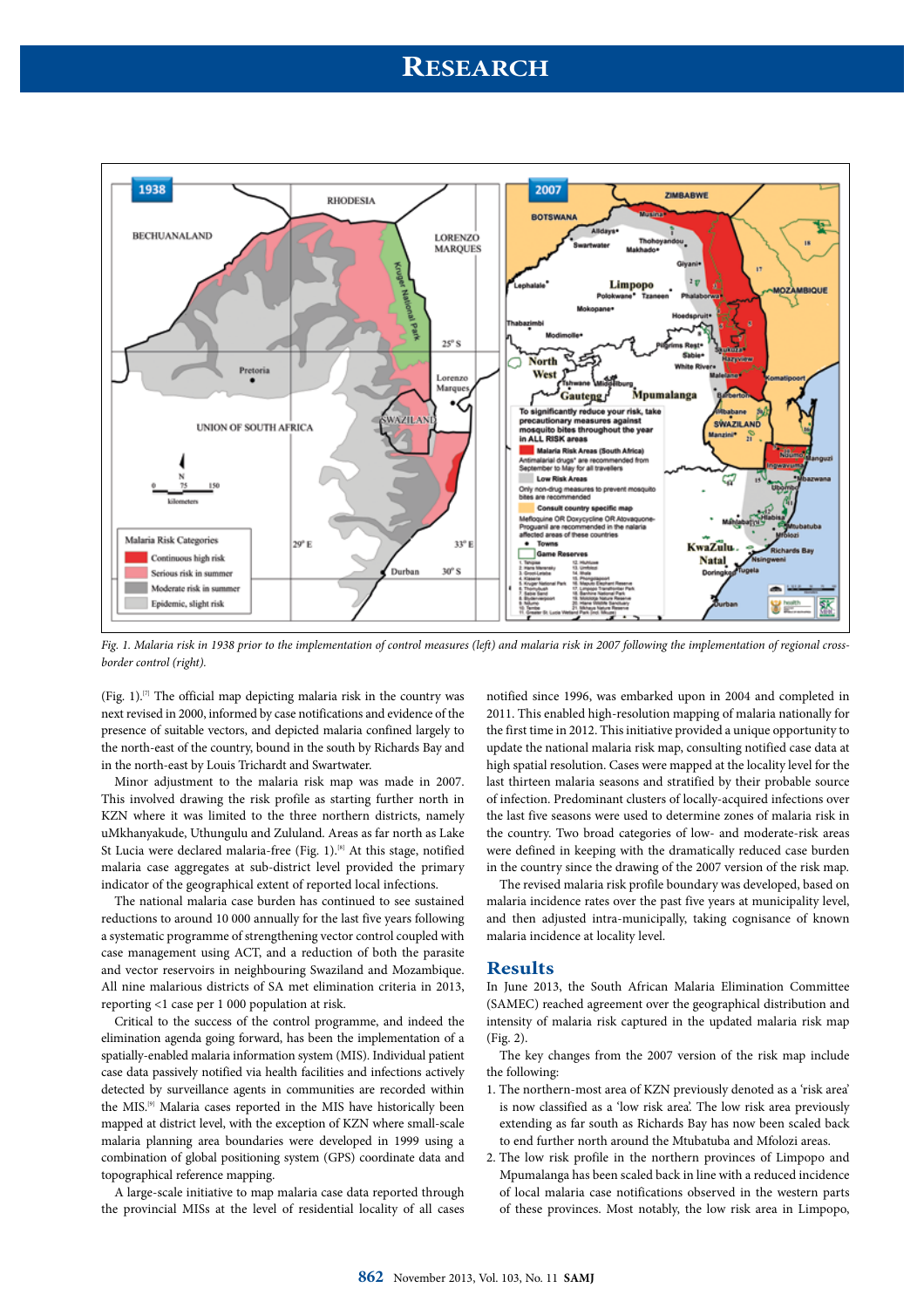# **RESEARCH**



Fig. 2. Official malaria risk map for South Africa, 2013.

previously extending as far west as Swartwater, now ends east of Alldays, with the moderate risk area ending east of Musina. Although a fair number of cases are reported at Musina, they are typically imported infections associated with border crossings in the proximity of the town.

- 3. Previous guidance appearing on the risk map referring visitors to country-specific maps for further risk profile information for neighbouring countries has been amended to refer instead to the WHO international travel health guidelines.
- 4. The colour scheme and terminology of the risk classes have been adjusted in line with the substantial reductions in malaria risk observed nationally. The high risk area previously in red has been scaled back as noted in (1) and (2) above, and is now referred to as a 'moderate risk' area depicted in a lighter shade.
- 5. An inset map of SA has been added on the right indicating the malarious provinces and risk areas within national bounds.

The official risk map, now endorsed by the National Department of Health, has been updated with due consideration given to actual notified case data in the malarious provinces, and takes into account the intended audience, namely those providing travel advice.

### **Discussion**

### **Implications for prevention**

The decision of whether to recommend malaria chemoprophylaxis to a traveller requires consideration of the risk of contracting malaria in the specific area at the specific time, as well as the risk of adverse effects of any chemoprophylaxis prescribed. The revised malaria risk map, based on actual notified case data, enables the health professional to assess more accurately the risk to the traveller of contracting malaria. Previously, chemoprophylaxis was recommended during the warm wet season in the northern parts of KZN and in the north-eastern areas of Limpopo and Mpumalanga. Based on the new data, chemoprophylaxis is now only recommended from September to May in the north-eastern areas of Limpopo and Mpumalanga.

The recommended options for chemoprophylaxis have not changed and remain the following:[6]